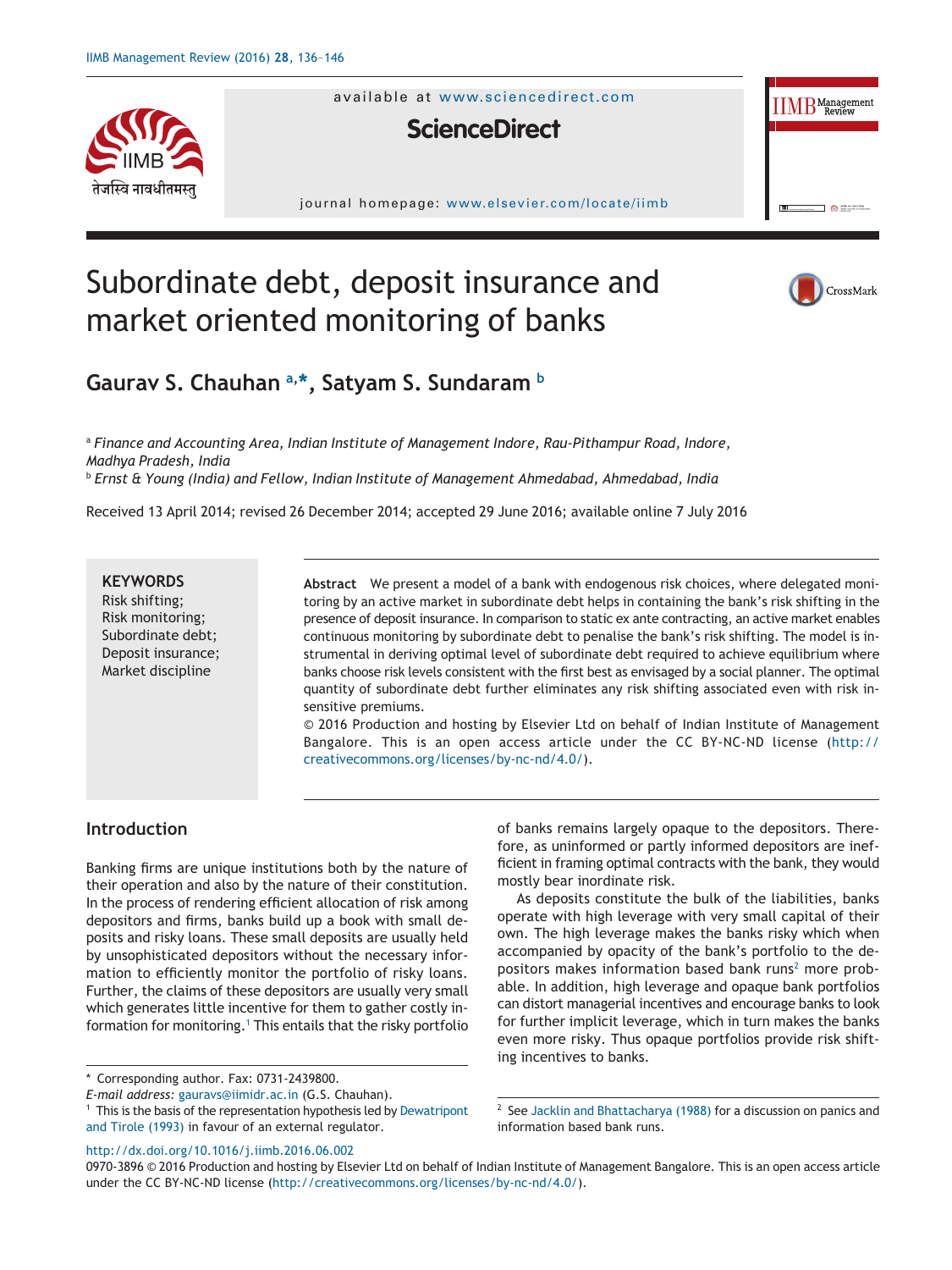Moreover, the nature of the balance sheet renders high degree of similarity between any two banks. Even if banks intend to differ in their asset composition, they are perceived to be similar by uninformed depositors, especially in times of distress. A run on bank A is perceived as increasing difficulties for another seemingly similar bank B. Assets of bank A are generic liabilities for bank B in a closely interconnected system of banks.<sup>3</sup> Thus, a run on bank A could pose immediate liquidity pressure on bank B and could further translate into solvency threats for bank B within no time. At the inception of such a loss and liquidity spiral, $4$  bank B might otherwise be healthy. On account of such contagion, bank runs threaten the systemic stability by sucking up the liquidity from the system.

In an effort to address the aforesaid information asymmetry, we need agents to (i) avert information based bank runs by uninformed depositors, and (ii) monitor bank risk to restrain risk shifting. Explicit deposit insurance by government backed agents is perhaps the best aid discussed in the literature to reduce the possibility of information based bank runs[.5](#page-1-2) Moreover, such insurance is desirable given that (i) uninformed depositors are unable to frame optimal debt contracts, and (ii) it would add the much needed implicit liquidity in the system by insulating banks from information based bank runs, as discussed in Diamond and Dybyig (1983).<sup>[6](#page-1-3)</sup>

However, insured depositors lack the necessary incentive to monitor the risk of banks on their own. This provides banks with the risk shifting incentives to choose a level of risk which is socially suboptimal. Thus, the principal problem of checking the risk shifting incentives of banks still remains unresolved. To alleviate the risk shifting incentives of banks where depositors are insured, an important measure would be to charge risk based insurance premiums. However, government backed agents are not well equipped to estimate the risk sensitivity, and hence to estimate risk based premiums.<sup>7</sup>

In these circumstances, greater participation from market forces is warranted to contain the risk shifting incentives of the banks. As per [Kaufman \(2003\),](#page-10-3) market discipline requires the existence of some de-facto at-risk stakeholders, who have an incentive to monitor the banks. A market oriented proposal to check the risk shifting incentive of a bank is the provision of subordinate debt $^8$  as an active monitor on banking books. Subordinate claims of these securities gives greater incentive for investors to monitor a bank's risk closely. While being active monitors, they can impart valuable signals to the markets and regulators. What would be interesting, however, is to explore conditions under which subordinate debt can act as a delegated monitor to check risk shifting incentives of the banks effectively.

In this context, this paper presents a model of a bank with endogenous risk choices, where delegated monitoring by subordinate debt helps to contain risk shifting by banks in the presence of deposit insurance. The model builds on past studies, where subordinate debt could not dynamically influence banks, largely by acting merely as a passive instrument after entering into a contract. The model here envisages an active market for subordinate debt which can continuously impart signals to the regulators and other atrisk stakeholders. This provides the necessary discipline for banks so that they may conform to solvency consistent behaviour[.9](#page-1-6)

The joint feature is envisaged in the model (i) to reduce the possibility of bank runs by explicit deposit insurance to uninformed or partly uninformed depositors, and (ii) to check the risk shifting incentives of a bank by subordinate debt. The model helps us to derive optimal level of subordinate debt required to achieve an equilibrium where banks choose risk level consistent with the first best as envisaged by a social planner[.10](#page-1-7) Further, subordinate debt could be resorted to, to price deposit insurance effectively.

The paper is organised as follows. The second section contains a brief review of related literature. The third section discusses the model. The fourth section describes risk shifting incentive for a bank provided with deposit insurance and subordinate debt, featuring them individually and simultaneously. The fifth section deals with pricing anomalies of deposit insurance and their rectification by subordinate debt. The sixth section discusses the implications, and the seventh section concludes the paper.

# **Related literature**

While explicit deposit insurance could completely insulate banks from a possible run, there is no incentive for depositors to monitor the risk of the bank, which could aggravate the risk shifting incentives<sup>11</sup> and erode market discipline, apart from increasing systemic risk [\(Penati & Protopapadakis, 1988\)](#page-10-4). Further, in such a scheme the government may have to tax depositors heavily for the provision of insurance, in case there is a need to provide liquidity. This may lead to possible deadweight costs in the system.<sup>12</sup>

<span id="page-1-0"></span><sup>&</sup>lt;sup>3</sup> See [Allen and Gale \(2000\)](#page-10-5) for domino model of bank contagion due to interrelated businesses.

<span id="page-1-1"></span><sup>4</sup> See [Diamond and Rajan \(2005\)](#page-10-6) and [Aghion, Bolton, and Dewatripont](#page-10-7) [\(2000\)](#page-10-7) for contagious bank runs and subsequent system failure due to failure of one bank in an economy with several banks and the existence of interbank market.

<span id="page-1-2"></span><sup>&</sup>lt;sup>5</sup> See [Santos \(2000\)](#page-10-8) for a review of proposals to insulate banks from runs.

<span id="page-1-3"></span><sup>&</sup>lt;sup>6</sup> See also [Gorton and Pennacchi \(1990\)](#page-10-9) for theory of financial intermediation based on liquidity provisioning by banks.

<span id="page-1-4"></span><sup>&</sup>lt;sup>7</sup> See [Benston and Kaufman \(1996\)](#page-10-10) and [Stiglitz \(1993\)](#page-10-11) for arguments discussing inability of government regulators in assessing risk.

<span id="page-1-5"></span><sup>&</sup>lt;sup>8</sup> See [Lang and Robertson \(2002\), Evanoff and Wall \(2000\), Calomiris](#page-10-12)

[<sup>\(1999\)</sup>](#page-10-12) and [Wall \(1989\)](#page-10-13) for various proposals on subordinate debt.

<span id="page-1-6"></span>The model can be seen as a reinforcement of capital adequacy requirement in Basel 3.

<span id="page-1-7"></span> $10$  The social planner envisaged here is similar to a regulator or a government agent who intends to maximise social welfare.

<span id="page-1-8"></span><sup>11</sup> See, for example, [Ioannidou and Penas \(2010\), Kunt and Huizinga](#page-10-14) [\(2004\),](#page-10-14) and [Cordella and Yeyati \(2002\)](#page-10-15) for empirical evidences on significant changes in banks risk-taking, ex post, in such deposit insurance programmes.

<span id="page-1-9"></span><sup>&</sup>lt;sup>12</sup> [Chan, Greenbaum, and Thakor \(1992\)](#page-10-16) give a contradictory view where they use a dynamic framework to show that future rents may be generated by a subsidised deposit insurance scheme, which leads banks to reduce their risk taking in order to raise the probability of reaping these future rents.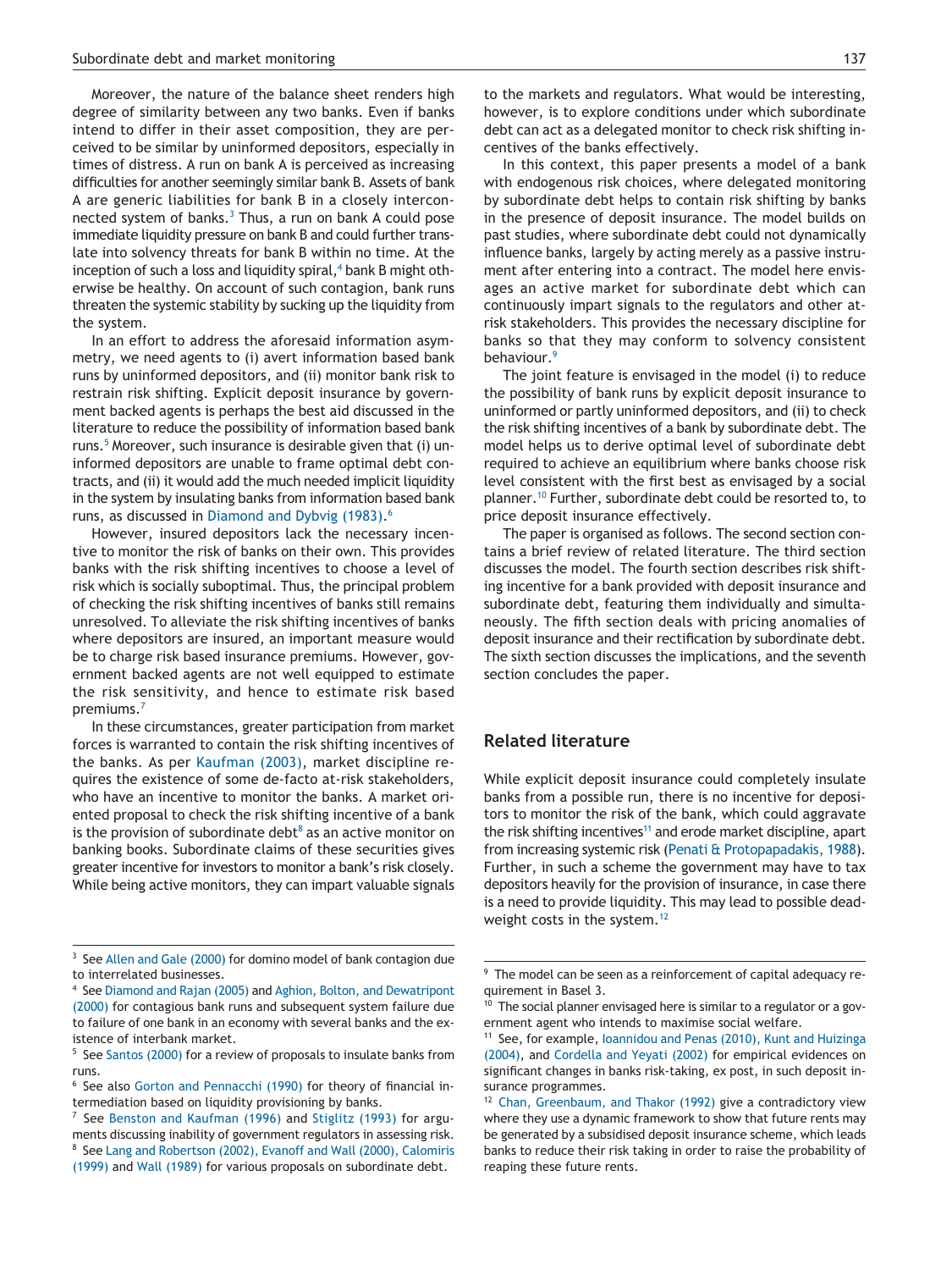Risk shifting incentive remains with the banks when banks cannot internalise the full cost of their risk taking. This occurs when banks are charged insurance premiums other than the first best risk sensitive premiums. However, risk sensitive or market based premiums are difficult to be implemented by a government insurer for several reasons. Firstly, a deposit insurer in the form of a government backed agency lacks resources to estimate accurately the risk sensitivity<sup>13</sup> and hence the dynamics of market based premium. Secondly, it is structurally difficult for such an insurer to implement different premiums for all the banks in the system. Finally, market based premium would lead to profit making for the insurers, which goes against the constitution of these insurers. To avoid such profit making, the government insurer usually charges actuarially fair premiums which let the insurer break even.

Since actuarially fair insurance premiums are not the first best, risk shifting incentive remains with the bank. [Pennacchi](#page-10-17) [\(2006\)](#page-10-17) shows that actuarially fair premiums subsidise the level of capital provided by the owners. This implicit subsidisation leads banks to take on more risk than physical capital levels would call for. The increase in the risk is sought by investing in loan commitments and other off balance sheet activities with high degree of procyclicality[.14](#page-2-1)

An effective counter mechanism to deal with the moral hazard, under these circumstances, is to subject banks under certain order of market discipline by at-risk stakeholders. Further, risk assessment by market forces could enable the deposit insurer to charge risk sensitive premiums. Uninsured subordinate debt $15$  in banking books is one such atrisk stakeholder which can play an important role in banking capital structure by acting as an instrument for market discipline to supplement bank regulators, as discussed in [Diamond](#page-10-18) [and Dybvig \(1986\)](#page-10-18) and [Wall \(1989\).](#page-10-13) Being subordinate in claims, these investors could anticipate an early loss to their stakes just after the losses have been borne by small capital in banking books, whenever the banks fail. This gives greater incentive for subordinate debt holders to monitor the bank's risk closely. Investment in such uninsured securities further ensures that the investors are true risk bearers unlike depositors who may choose banks mostly for liquidity needs rather than for bearing risks.

At the root of risk monitoring by debt holders is the nature of the contract they could frame with the banks. Unsophisticated depositors would be unable to frame optimal contracts owing to their inadequate knowledge and resources to monitor the bank. Also, these contracts may not be optimal even in case of risk being monitored by informed subordinate

debt holders[.16](#page-2-3) This is primarily because these contracts are largely passive when subordinate debt disciplines the banks ex ante or through interest rates which are decided before the investments are made. In such contracts, subordinate debt holders would anticipate the risk of a bank and enter into a contract considering possible risk shifting in transition.

The setting of rates in the contract, ex ante*,* would not prevent banks from shifting their risks. [Blum \(2002\)](#page-10-19) shows that higher interest rates required by subordinate debt holders, in anticipation of risk shifting incentive of banks, further induce banks to take on an even higher level of risk. In such cases, subordinate debt helps in checking risk shifting behaviour of banks only if banks can commit to a particular risk level. However, it is difficult to realise such bank commitment in case of passive ex ante contracting by subordinate debt.

Further the benefit of risk monitoring by market forces cannot be realised if these agents cannot differentiate themselves from the regulator in terms of their monitoring technology. [Sealey \(2008\),](#page-10-20) by assuming a monitoring technology that is the same for any bank stakeholder, shows that the quanta of claims for these agents differ and also their incentives to choose optimal monitoring efforts which depend on the size of such claims. The monitoring efforts by each agent would depend upon the monitoring exercised by the other agents. Further, due to varying and co-dependent incentives of different claimholders (such as deposit insurer, regulator, equity holders and subordinate debt claims) they expend lesser efforts in monitoring the banks than what a social planner would desire. This is due to debt-like, fixed claims of agents such as subordinate debt and private co-insurers, which have different optimal monitoring strategies than a social planner.

In the circumstances described above, this paper presents a model where enhanced market discipline by subordinate debt is envisaged. For this a competitive trading market in subordinate debt securities is assumed.<sup>17</sup> Such a market gives expression to the risk assessment by subordinate debt, by providing continuous signals that can be used to regulate the banks efficiently. Banks are progressively penalised for shifting

<span id="page-2-0"></span><sup>&</sup>lt;sup>13</sup> [Stiglitz \(1993\)](#page-10-11) shows that deposit insurers find themselves inferior to market forces in assessing and monitoring risks of the banks. [Bazelon and Smetters \(1999\)](#page-10-21) show that the US government fails to incorporate systematic risk premium in its evaluations.

<span id="page-2-1"></span><sup>14</sup> See [Jokipii and Milne \(2008\)](#page-10-22) and [Pederzoli and Torricelli \(2005\)](#page-10-23) for procyclicality in banking business and capital regulation.

<span id="page-2-2"></span><sup>&</sup>lt;sup>15</sup> See [Board of Governors staff papers \(1999\)](#page-10-24) for a review of literature on subordinate debt. The Gramm–Leach–Billey Act (2000) was enacted in the US where among other proposals, market discipline is envisaged through the provision of mandatory subordinate debt for banks.

<span id="page-2-3"></span><sup>&</sup>lt;sup>16</sup> The empirical evidences for risk monitoring by subordinate debt are mixed. [Gorton and Santomero \(1990\)](#page-10-25) and [Avery, Belton, and](#page-10-26) [Goldberg \(1988\)](#page-10-26) question the effectiveness of such a scheme. [Krishnan,](#page-10-27) [Ritchken, and Thomson \(2005\)](#page-10-27) show that although subordinate debt credit spreads responds to the level of the risk, there are weak evidences of the change in credit spreads responding to the change in the risk. In contrast, [Menz \(2010\), Jagtiani, Kaufman, and Lemieux](#page-10-28) [\(2002\), Morgan and Stiroh \(2001\), Evanoff and Wall \(2000\),](#page-10-28) and [Flannery and Sorescu \(1996\)](#page-10-29) find positive relationship between credit spreads and accounting and enhanced accounting risk measures, indicating the effectiveness of subordinate debt in checking the risk shifting incentives for the banks.

<span id="page-2-4"></span><sup>17</sup> [Evanoff, Jagtiani, and Nakata \(2011\)](#page-10-30) show an enhanced riskspread relationship in a market with greater depth and transparency. They found empirical evidences consistent with the idea that periods surrounding new debt issues result in improved risk pricing by subordinate debt. Further, they postulate that a market with a fully implemented subordinate debt programme would most likely be deeper and more transparent and hence would increase market discipline.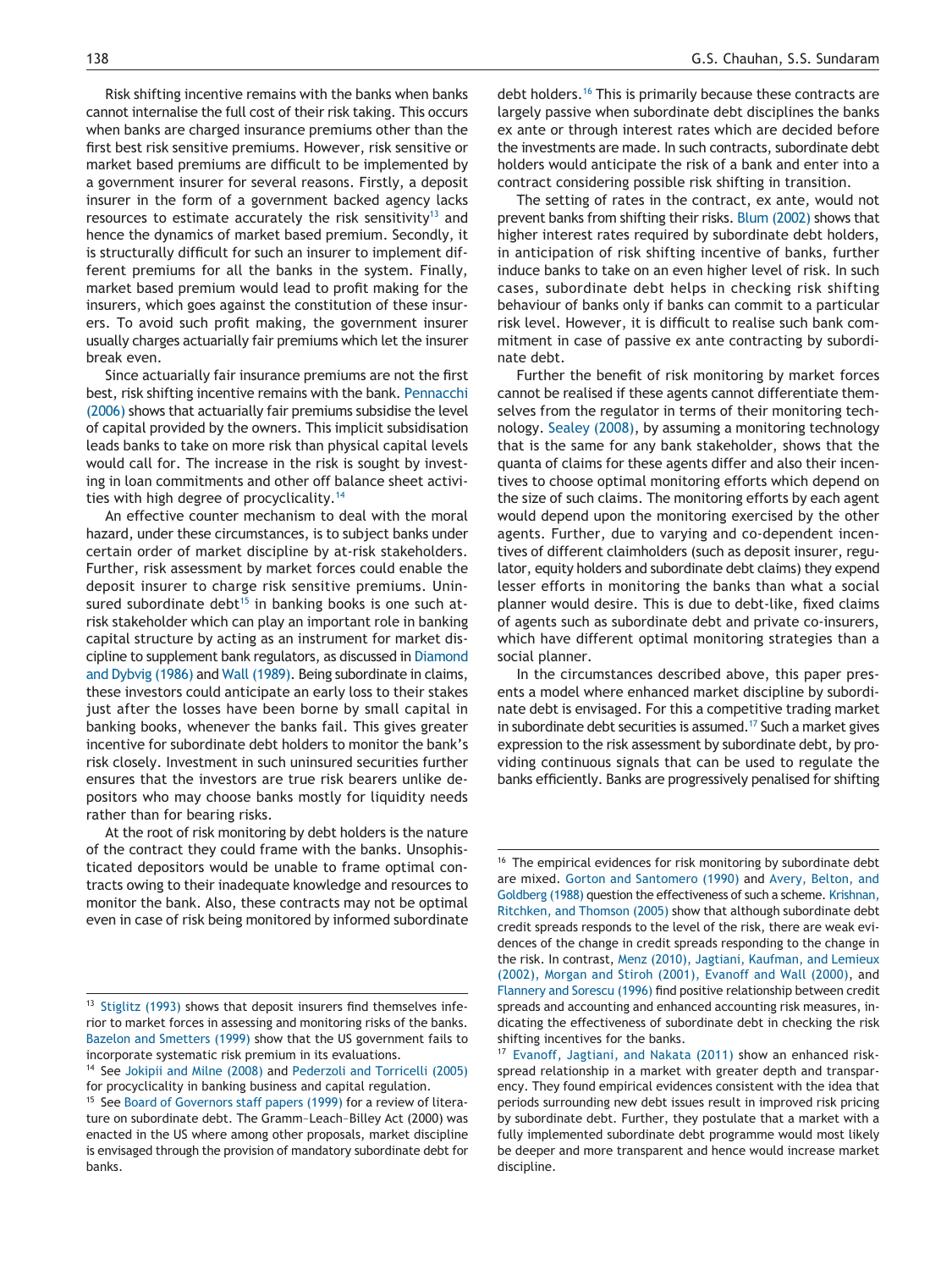their risk by the use of continuous information from the subordinate debt market. Importantly, in such a case, banks need not pre-commit to a level of risk.<sup>18</sup> Moreover, banks have endogenous incentives to choose the risk so as to conform to the solvency consistent behaviour owing to adverse signalling by subordinate debt claims.

Another distinction in the paper, which underscores active monitoring by subordinate debt, is the role of superior monitoring technology assumed in the model here. Since subordinate debt claims have stronger incentives to monitor the risk of a bank, they are likely to monitor a bank's risk much more effectively than any other agent. Further, the existence of a competitive market enables subordinate debt holders to make greater use of this monitoring technology in achieving better returns for their investments independent of the monitoring by other agents and also independent of the size of subordinate debt claims. Competitive markets also complement the superior monitoring technology of investors, as investors could be good at evaluating banks but may be poor in influencing them [\(Flannery, 2001\)](#page-10-31). Thus, such monitoring can impart valuable signals to other inferior agents.<sup>19</sup>

An important utility of information revealed by subordinate debt is to enable the deposit insurers to charge market based premiums with relative ease of assessing risk. Also, active monitoring by subordinate debt holders can check risk shifting incentives even in the case of actuarially fair premiums. Specifically, the model in the latter part of this paper shows that the optimal allocation of subordinate debt would eliminate any risk shifting incentive associated even with actuarially fair premiums.

#### **The model**

This paper proposes a model for a bank with endogenous risk choices for an economy with single period and two dates  $t = 0$ , 1. A bank has liabilities in the form of insured deposits and uninsured subordinate debt. Through this joint structure of liabilities, we seek to find the conditions under which banks choose their risk levels consistent with the first best as desired by a social planner. Subsequently, we seek the active monitoring role of subordinate debt so as to reduce the implicit subsidisation that stems from actuarially fair deposit insurance premiums.

In a risk-neutral setting, let the bank be funded by insured deposits *D*, uninsured subordinate debt *S*, and equity *E*. Deposits are insured with an insurer whose default probability is zero. Also, there are no premiums for the deposit insurance provided by these insurers. The bank invests these funds in a risky portfolio  $P$  at  $t = 0$ ; the gross returns for the risky portfolio at  $t = 1$  are dependent on one of the three possible states. In each of these states the returns are denoted as:

$$
r_{p} = \begin{cases} r(p) & \text{state 1} \\ r_{2} & \text{state 2} \\ r_{3} & \text{state 3} \end{cases}
$$
 (1)

While the gross returns in state 1 is a function of *p*, the gross returns in states 2 and 3 assume a fixed value depending upon the nature of initial investment. The total initial asset for investment in the risky portfolio is  $(D + S + E)$ . These returns describe the gross payoffs such that:

<span id="page-3-2"></span>
$$
r(p).(D+S+E) > r_f.D + r_s.S
$$
  
\n
$$
r_f.D < r_2.(D+S+E) < r_f.D + r_s.S
$$
  
\n
$$
0 < r_3.(D+S+E) < r_f.D
$$
 (2)

The portfolio does not default in state 1. If *p* is the probability that the portfolio does not default, the probability for state 1 is *p* and for states 2 and 3 jointly is (1-*p*). Further, given that the portfolio defaults, the probability for occurrence of state 2 is denoted by *θ*, while the occurrence of state 3 then is denoted by (1-*θ*). The returns for the risky portfolio in state 1 is such that *r(p)* is decreasing function of probability *p* i.e. *r′(p) < 0* and *p.r(p)* is a strict concave function of the probability *p*. This is to ensure that an optimal level of default probability exists for banks to choose risk endogenously. Also, Eq. [\(2\)](#page-3-2) above would mean bankruptcy for a bank in states 2 and 3. In these states, the gross recovery of risky portfolio is weighted average of gross returns over these states and is denoted by *d*, which is assumed constant such that:

<span id="page-3-4"></span>
$$
\{\theta.r_2+(1-\theta).r_3\}=d\tag{3}
$$

Further, the distribution of deposits and subordinate debt is such that a fraction  $(\alpha)$  of the total liabilities  $(D + S)$  is subordinate debt, while  $(1-\alpha)$  is insured deposits. Since deposits are completely insured, they would earn a riskless gross rate of return  $r_f$ , while the uninsured subordinate debt would earn a gross rate of  $r_s > r_f$ .

The investors in subordinate debt securities are assumed to have adequate knowledge, ability and willingness to monitor the bank risk. Further the manifestation of such monitoring is visible through a competitive trading market for subordinate debt of banks. The levels and sensitivity of credit spreads would indicate the riskiness of a bank. The monitoring technology with subordinate debt, due to its knowledge, ability and willingness, is assumed to be superior to any other economic agent except the bank owners[.20](#page-3-3) The subordinate debt holders impart useful signals to the market with certain noise denoted by  $\varepsilon_i$ , which is assumed to be normally distributed across the range of the signals. The absolute level of noise is such that:

$$
|\varepsilon_i| < r_f < r_s \tag{4}
$$

The assumption of the noise takes care of the fact that while subordinate debt holders can reveal the risk of the bank,

<span id="page-3-0"></span><sup>&</sup>lt;sup>18</sup> [Niu \(2008\)](#page-10-32) showed that existing safe assets in a bank's portfolio act as a commitment for containing risk in future. Similar to [Blum](#page-10-19) [\(2002\),](#page-10-19) risk shifting by banks could not be checked in the absence of such commitment.

<span id="page-3-1"></span><sup>&</sup>lt;sup>19</sup> An interesting feature of the model in [Chen and Hasan \(2011\)](#page-10-33) is that regulatory action is triggered by the bank's failure to issue subordinate debt rather than by market spreads. This is on account of acknowledging the fact that signals may be too noisy to serve as a means for corrective actions by regulators.

<span id="page-3-3"></span> $20$  Since monitoring is costly, a superior monitoring technology would ensure low marginal cost of information production. This would ensure that inferior agents do not need to duplicate the efforts which may increase the spreads sought after by these agents in the market.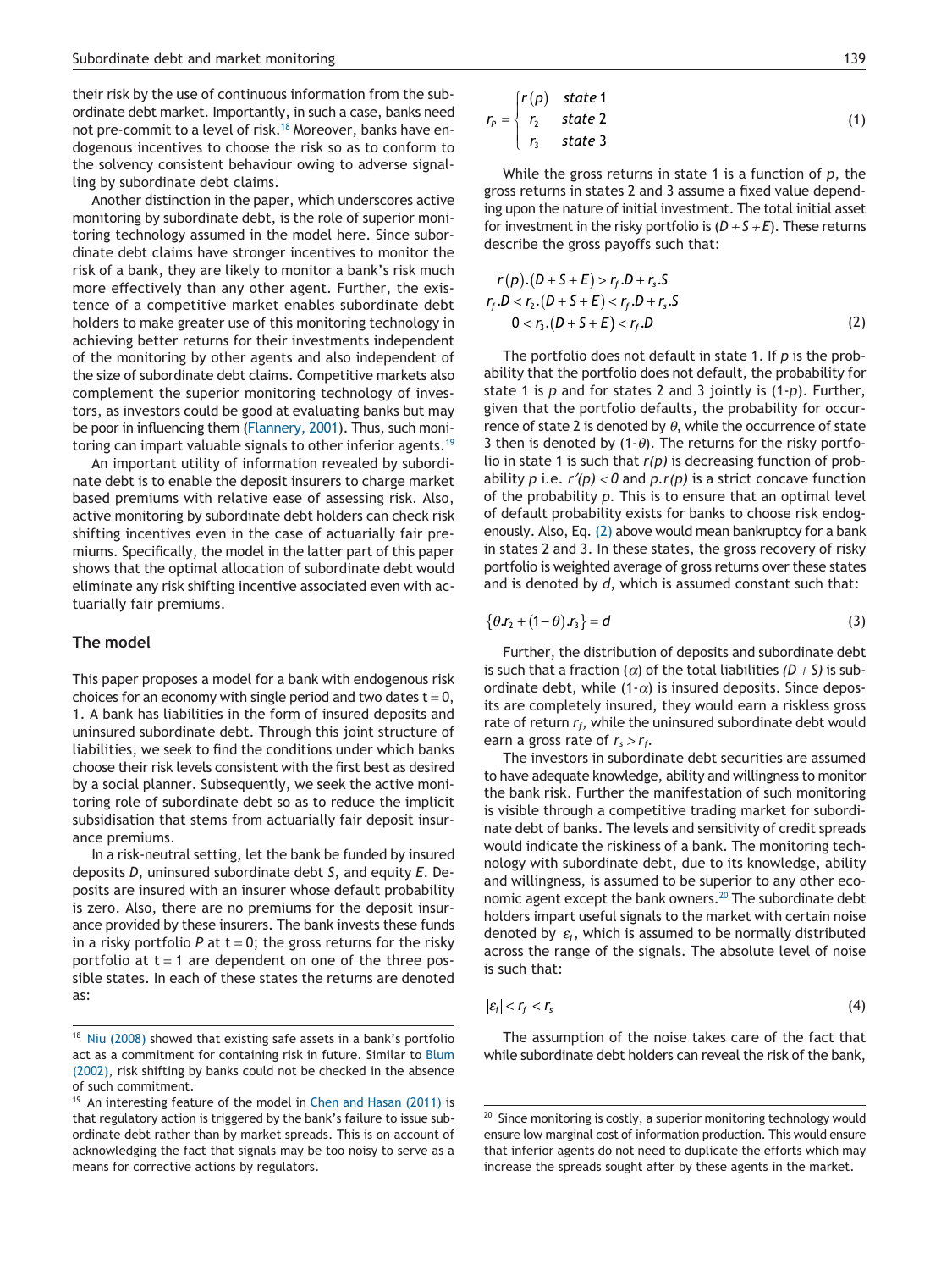they still do not have the perfect knowledge possessed by bank owners. The distribution assumption of the noise ensures that although subordinate debt holders may be inferior to bank owners in possessing knowledge of the risky portfolio, bank owners cannot assume a systematic advantage to exploit this noise in their favour all the time. Since the monitoring by subordinate debt is superior to that of any other agent, no monitoring is assumed to be performed by these other agents. This is due to the fact that monitoring is costly and information is willingly provided by the market for subordinate debt without any cost being incurred by any other agent. The cost for monitoring by subordinate debt is such that it is a decreasing function of the probability *p* denoted by *c(p)* such that *c′(p) < 0.* This means that the better the quality of assets, the lesser the cost of monitoring incurred and vice versa. Thus, subordinate debt holders can observe the probability *p* with some noise by incurring the cost of monitoring, *c(p).*

#### **Risk shifting incentives for the bank**

To analyse and compare the risk shifting incentives for the bank, we first seek the objective function of a social planner. This objective function gives us the benchmark case against which we may be able to look at the incentives of a bank under varying provisions of deposit insurance and subordinate debt. The social planner is one who maximises the social welfare by maximising the expected surplus in the economy while choosing the optimal level of risk for the bank. The objective function can, therefore, be described as:

<span id="page-4-0"></span>
$$
Max[p.\{r(p).(D+S+E)\}\n+ (1-p).\{ \theta.r_2 + (1-\theta).r_3\}.(D+S+E) - r_f.(D+S)]
$$
\n(5)

The first order condition for Eq. [\(5\)](#page-4-0) above is:

<span id="page-4-1"></span>
$$
(D+S+E)\cdot \frac{\partial (p.r(p))}{\partial p} - \{\theta.r_2 + (1-\theta).r_3\} \cdot (D+S+E) = 0
$$
 (6)

Using Eq. [\(3\)](#page-3-4) above, Eq. [\(6\)](#page-4-1) can be rephrased as:

<span id="page-4-4"></span>
$$
(D+S+E)\cdot\frac{\partial (p.r(p))}{\partial p}-d.(D+S+E)=0
$$
 (7)

#### **Risk shifting with deposit insurance**

Next we determine the objective function of the bank in case of deposit insurance only. This can be described as choosing the optimal level of risk so as to maximise the expected surplus of the bank. Since deposits are completely insured, the return earned on these is the riskless rate  $r_f$ . Also, as described in the model above, we have assumed the insurance premium to be zero. The bank thus maximises:

<span id="page-4-2"></span>
$$
Max[p.\{r(p).(D+E)-r_f.D\}] \qquad (8)
$$

It can be noticed in Eq. [\(8\)](#page-4-2) that the bank receives nothing in case of default by the portfolio. The first order condition for Eq. [\(8\)](#page-4-2) above can be described as:

<span id="page-4-3"></span>
$$
(D+E)\cdot\frac{\partial(p.r(p))}{\partial p}-r_f.D=0
$$
\n(9)

Comparison of the first order conditions would determine the choice of *p* by the bank vis-à-vis the social planner. In other words, this points towards the risk shifting incentive of the bank. Let the risk level chosen by a social planner be represented by probability of no default for the risky portfolio as  $p_{SP}$  and the respective risk level for the bank provided with deposit insurance by  $p_{B1}$ . Comparing Eq. [\(9\)](#page-4-3) and Eq. [\(7\)](#page-4-4) and from Eq. [\(2\)](#page-3-2) above, after setting  $S = 0$ , it can be seen that since,

$$
r_f.D > d.(D + E)
$$
, we have,

<span id="page-4-5"></span>
$$
p_{B1} < p_{SP} \tag{10}
$$

Interpreting Eq. [\(10\)](#page-4-5) would mean that risk shifting incentives exist for the banks in case of deposit insurance alone. Since the recovered value of the risky portfolio is not sufficient to pay off all the insured depositors, the bank benefits from the bankruptcy to the extent that gross payoffs to the depositors exceed the recovered value of the portfolio. Banks could anticipate the benefit and would choose lower *p* by taking on riskier investments. This leads to the following results.

**Result 1**. In case of deposit insurance only, banks have risk shifting incentives leading them to choose riskier investments than that which is desirable by a social planner. Their choice of riskier investments is represented by  $p_{B1} < p_{SP.}$ 

**Risk shifting with deposit insurance and subordinate debt** We now take up the provision of subordinate debt for a bank in two situations. We first discuss the case of typical ex ante contracting by subordinate debt. In this case, the bank would not incorporate the risk assessment by subordinate debt continuously. Subsequently, we envisage a competitive market for subordinate debt which enables the banks to incorporate such risk assessment continuously.

#### *Ex ante contracting by subordinate debt*

In this situation at  $t = 0$ , subordinate debt holders contract the rate of return, and the bank needs to make periodic payments to these claims as and when they are due, before going bankrupt. Owing to such contractual arrangement, risk monitoring is effective only in extreme situations where terms of the covenants are violated. Thus, there are no active or usable signals by subordinate debt in other situations. Further, there is no continuous mechanism to penalise the bank in anticipation of adverse signalling by subordinate debt. In a way, continuous signals of risk monitoring may not be available in the absence of a mechanism such as a competitive trading market in subordinate debt.

In this situation, the bank chooses the level of risk so as to maximise the expected surplus:

<span id="page-4-6"></span>
$$
Max[p.\{r(p).(D+S+E)-r_f.D-r_s.S\}] \tag{11}
$$

The absence of risk monitoring in transition by subordinate debt is evident from ex ante contracting of the required rate of return  $r_s$ . The first order condition for Eq.  $(11)$ can be described as:

<span id="page-4-7"></span>
$$
(D+S+E)\cdot\frac{\partial(p.r(p))}{\partial p} - (r_f.D+r_s.S) = 0
$$
\n(12)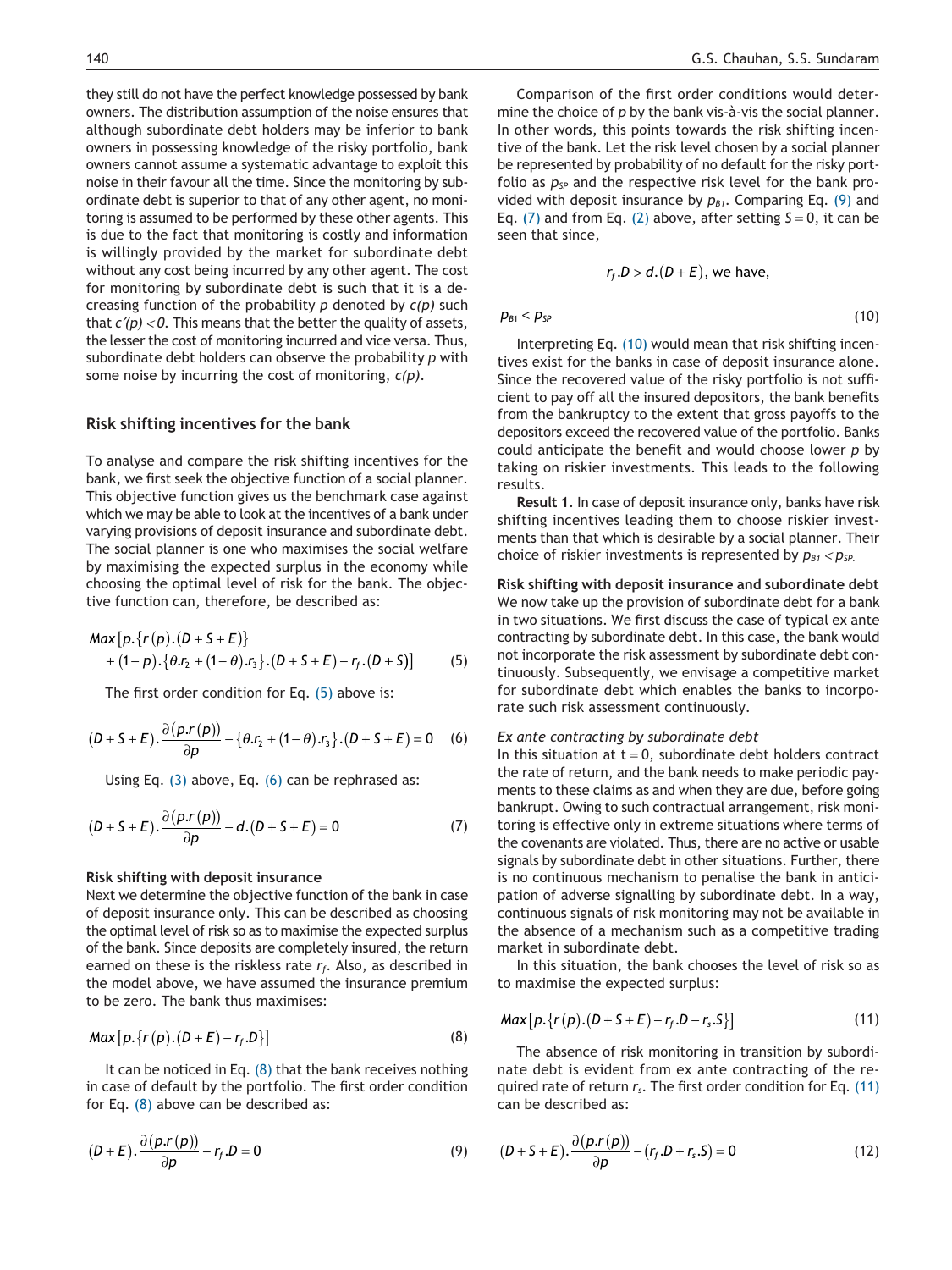In this case, let  $p_{B2}$  be the probability of no default for risky portfolio which represents the choice of the bank for the level of risk. Since comparing Eqs. [\(12\)](#page-4-7) and [\(7\),](#page-4-4) and from Eq. [\(2\)](#page-3-2) above results in:

$$
(r_f.D + r_s.S) > d.(D + S + E)
$$
, we have,  
 $p_{B2} < p_{SP}$  (13)

<span id="page-5-0"></span>Thus, risk shifting incentive remains in the case where subordinate debt monitors the bank through an ex ante contract with the help of typical debt covenants. Further, inequality (Eq. [\(13\)\)](#page-5-0) would also mean that there can be greater incentive for banks to shift the risk in this case as compared to the previous case of deposit insurance only. This can be seen from the fact that as the required rate of return by subordinate debt holders increases, the difference between gross payoffs to the liabilities and the recovered value of the risky portfolio increases. The larger this difference, the greater is the risk shifting incentive for the bank. Importantly, ex ante contracting of interest rates payable to subordinate debt gives incentive for banks to choose riskier investments. Further, in anticipation of such risk shifting incentive, subordinate debt can only choose to charge higher interest rates, which gives even greater incentives to shift to much riskier investments. This is the case similar to [Blum \(2002\)](#page-10-19) with no commitment by the banks to contain risk at certain levels. The discussion is formalised in the result below.

**Result 2.** In case of ex ante rate contracts by subordinate debt where banks do not incorporate the risk assessment on a continuous basis, risk shifting incentives for banks persist i.e. banks choose  $p_{B2} < p_{SP}$ . Further, these incentives are aggravated when subordinate debt holders require higher rates in anticipation of risk shifting in transition.

*Continuous incorporation of subordinate debt signals by the bank*

Acknowledging the pitfalls in monitoring by subordinate debt holders in ex ante contracts, it becomes vital to continuously extract the information in credit spread signals of subordinate debt so as to penalise the bank in case of adverse signalling. Markets in these securities can provide this information on a continuous basis. The importance of subordinate debt market can be seen from this proposition.

Subordinate debt, therefore, is featured now where banks can be continuously penalised to shift the risk. The signals from subordinate debt can influence the risk taking behaviour of banks by asking banks to directly or indirectly pay for risk shifting. For example, banks can be asked by regulators to (i) pay risk based deposit insurance premiums, (ii) keep risk sensitive capital, (iii) adjust the deposit base in tune with the risk, (iv) adjust the size of the balance sheet, or (v) keep reserves to accommodate the par value of subordinate debt, or a combination of these measures. These are some of the mechanisms which can use subordinate debt signal to influence banks' risk shifting.

While the first mechanism is explored in detail in the next section, any of the last four mechanisms may lead the bank to pay for its risk shifting. To model this phenomenon, the required rate of return by subordinate debt holders is set such that it is a function of the probability of default for the risky portfolio. Further, the subordinate debt market reveals the risk of the risky portfolio with some noise. Also, the monitoring by subordinate debt holders incurs a cost.

Let  $r_s(p)$  be the required rate of returns by subordinate debt claims at any time t, *rf* be the risk-free rate, *c(p)* be the cost of monitoring such that *c′(p) < 0*. Also, let the risk be revealed in the market with noise <sup>ε</sup>*i*. When banks are forced to incorporate the yield spreads in their objective function, they would choose the level of risk so as to maximise the expected surplus. The objective function, then, can be described as:

<span id="page-5-2"></span>
$$
Max[p.\{r(p).(D+S+E)-r_f.D-r_s(p).S\}] \qquad (14)
$$

<span id="page-5-1"></span>where, 
$$
r_s(p) = \frac{r_f + c(p)}{p} + \varepsilon_i
$$
 (15)

The expression (Eq.  $(15)$ ) is an estimate of the required returns for a risk-neutral agent who is compensated with riskfree rate and the cost of monitoring of a risky portfolio. The first order condition for Eq. [\(14\)](#page-5-2) above can be described as:

<span id="page-5-3"></span>
$$
(D+S+E)\cdot\frac{\partial(p.r(p))}{\partial p} - \{r_f.D + (c'(p) + \varepsilon_i).S\} = 0
$$
 (16)

Comparing Eq. [\(16\)](#page-5-3) with Eq. [\(12\)](#page-4-7) and owing to the fact that  $c'(p) < 0$  and  $|\varepsilon_i| < r_f < r_s$  we find that:

$$
\{r_f.D + (c'(p) + \varepsilon_i).S\} < (r_f.D + r_s.S) \tag{17}
$$

Also, setting

$$
S = \alpha. (D + S) \text{ and } D = (1 - \alpha). (D + S), \tag{18}
$$

Eq. [\(16\)](#page-5-3) can be rearranged as:

<span id="page-5-4"></span>
$$
(D+S+E)\cdot\frac{\partial(p.r(p))}{\partial p}
$$
  
 
$$
-\{r_f.(1-\alpha).(D+S)+(c'(p)+\varepsilon_i).\alpha.(D+S)\}=0
$$
 (19)

On comparing Eq. [\(19\)](#page-5-4) with Eq. [\(7\),](#page-4-4) the first best can be achieved if:

<span id="page-5-6"></span>
$$
\{r_f.(1-\alpha) + (c'(p) + \varepsilon_i).\alpha\}.\, (D + S) = d.(D + S + E) \tag{20}
$$

The expression above can be simplified to get a closed form solution for  $\alpha$  in Eq. [\(19\),](#page-5-4) if we set  $E = 0$  and take the limiting worst case scenario where *c′(p)* = 0. The fraction of subordinate debt required to achieve the first best,  $\alpha$ , therefore is given by:

<span id="page-5-5"></span>
$$
\alpha = \frac{r_f - d}{r_f - \varepsilon_i} \tag{21}
$$

Or, when  $\varepsilon_i = 0$ ,

$$
\alpha = 1 - \frac{d}{r_f} \tag{22}
$$

Let us assume that the bank maximises the surplus by solving Eq. [\(14\)](#page-5-2) and chooses the level of risk represented by probability of no default for risky portfolio  $p_{B3}$ . For the level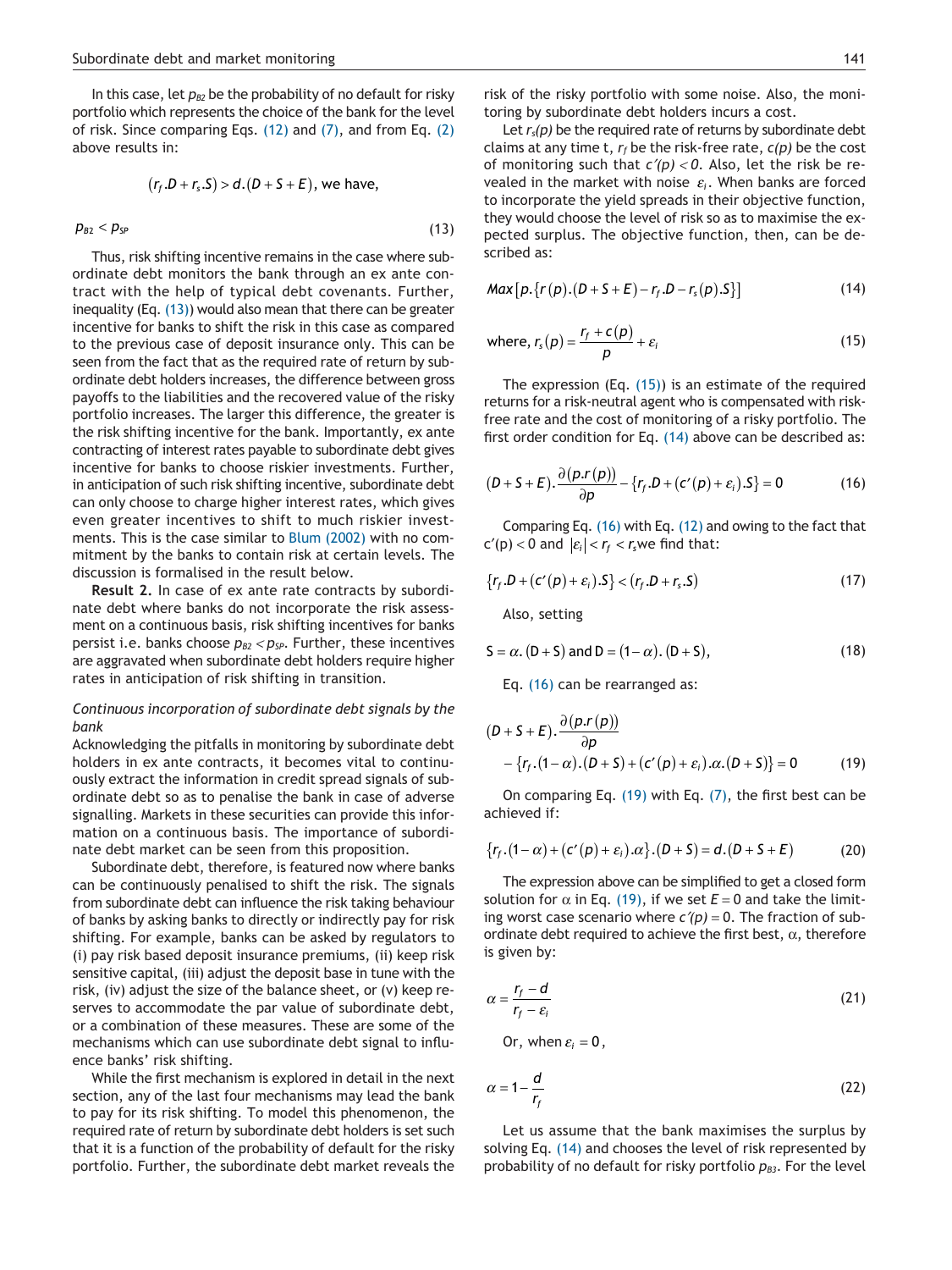of subordinate debt given by Eq. [\(21\)](#page-5-5) we have  $p_{B3} = p_{SP}$ . In other words the bank chooses the risk consistent with the first best.

Thus, in the case where banks regularly incorporate the risk assessment by subordinate debt in their objective function, the risk shifting can be completely eliminated when optimal level of subordinate debt is chosen. Importantly the result shows that  $\alpha$ , the optimal quantity of subordinate debt, is decreasing with the recovery rate *d*, and increasing with the noise level  $\varepsilon_i$ . Both of these features give additional incentives to deter banks from increasing their risk. This can be seen as follows. By choosing better quality of assets with higher recovery rates, banks can operate with smaller quantity of costly subordinate debt. Further, as cost of monitoring reduces with diminishing default probabilities of higher quality assets, banks need to pay lower risk premium for subordinate debt. Also,  $\varepsilon_i$ , the noise in subordinate debt yield,  $21$ is a measure of volatility; it can be reduced by choosing less risky assets. Further, in an attempt to reduce the noise in yield spreads, banks would make efforts voluntarily for greater disclosure to the subordinate claim holders, which can further reduce the cost of monitoring and hence the required yield. This leads to the following result.

**Result 3.** In case of continuous incorporation of subordinate debt signals, the bank chooses the level of risk consistent with the social planner, i.e.  $p_{B3} = p_{SP}$ , provided that level of subordinate debt is given by:

$$
\alpha = \frac{r_f - d}{r_f - \varepsilon_i}
$$

#### **Deposit insurance premiums and subordinate debt**

This section discusses the role of subordinate debt in pricing deposit insurance premiums. In this context it is of immediate interest to reflect over the optimal deposit insurance premium for an insurer in cases where risk is actively monitored by subordinate debt. This is important as cost of monitoring is a significant component of the economic composition of insurance premiums. Essentially, insurers charge insurance premiums for the explicit guarantee they render to the depositors in case of default by a bank. Thus, insurers would require such premiums (i) to cover the cost of monitoring, and (ii) to bear the expected losses in case of default by a bank. Following this, the best possible deposit insurance would have minimum expected losses along with low cost of monitoring to the insurers and yet the explicit safety of deposits is ensured. In such a case, apart from knowing the quantum of the insurance premium, we would like to know the features of the agents who can effectively provide such insurance. We discuss these issues in detail below.

We take up the deposit insurance pricing on a market (risk sensitive) basis as well as on an actuarially fair $^{22}$  basis. [Pennacchi \(2006\)](#page-10-17) discusses the moral hazard associated with actuarially fair premiums. The model here builds on this with subtle differences with regard to the introduction of subordinate debt as an instrument which can alleviate the moral hazard associated with deposit insurance. We show that the subordinate debt helps to counter the risk shifting incentive on several fronts. First, it reduces the implicit capital subsidy and eliminates it completely when subordinate debt is set at its optimal quantity. Second, market-based premiums can be set with relative ease by government insurers, owing to the fact that risk is observable through subordinate debt signals. Third, subordinate debt may help to account for systematic risk $^{23}$  which is a principal cause of procyclicality. The mandate to incorporate subordinate debt signals by the banks in their objective functions could even incentivise banks to invest in a counter-cyclical manner. These features of subordinate debt are explored below in detail.

Let the actual probability of no default for the risky portfolio be denoted by  $p_a$  along with the risk-neutral probability of no default *p*. Also, for simplicity, we assume the cost of monitoring *c(p)* to be zero. We shall now seek to derive the market based premium for deposit insurance.

Following the design in [Pennacchi \(2006\),](#page-10-17) first we take up the case of the bank where the deposits, D, are not insured. We assume that due to strict junior claims of subordinate debt, their payoffs are zero in case of default of the portfolio. The payoffs in this case for depositors and subordinate debt are given as:

Depositors:

<span id="page-6-3"></span>
$$
p.X.D + (1-p).d.(D + S + E) = r_f.D
$$
\n(23)

Subordinate debt:

<span id="page-6-7"></span>
$$
p.r_s.S = r_f.S \tag{24}
$$

where *X* is the (gross) rate of return required by depositors and the remaining terms have their standard meanings, defined earlier. If we now assume that deposits are insured, the market oriented deposit insurer would charge a premium, per unit deposit as:

<span id="page-6-4"></span>
$$
P_M = X - r_f \tag{25}
$$

Solving for *X* and  $P_M$ , from Eqs. [\(23\)](#page-6-3) and [\(25\),](#page-6-4) we get

<span id="page-6-6"></span>
$$
P_{M} = \frac{(1-p)}{p.D} \cdot \{r_{f}.D - d.(D + S + E)\}
$$
 (26)

Actuarially fair premiums, on the other hand, are calculated such that the deposit insurer attains the break-even on an average. The insurer in this case would rather work with actual probability of default (or no default) in place of riskneutral probability of default. The premium can be found by solving for the break-even condition for the insurer as:

<span id="page-6-5"></span>
$$
p_a P_A D - (1 - p_a) \cdot \{r_f D - - d (D + S + E)\} = 0
$$
 (27)

<span id="page-6-0"></span> $\frac{1}{21}$  A market in subordinate debt can help in the estimation of the volatility or the noise in yield spreads; thus regulators can set the required fraction of subordinate debt for each bank individually.

<span id="page-6-1"></span> $22$  Actuarially fair premiums would let the insurer break even on an average rather than on a risk adjusted basis.

<span id="page-6-2"></span><sup>&</sup>lt;sup>23</sup> Higher systematic risk is involved in bank businesses, such as loan commitment and buying and selling of credit protection.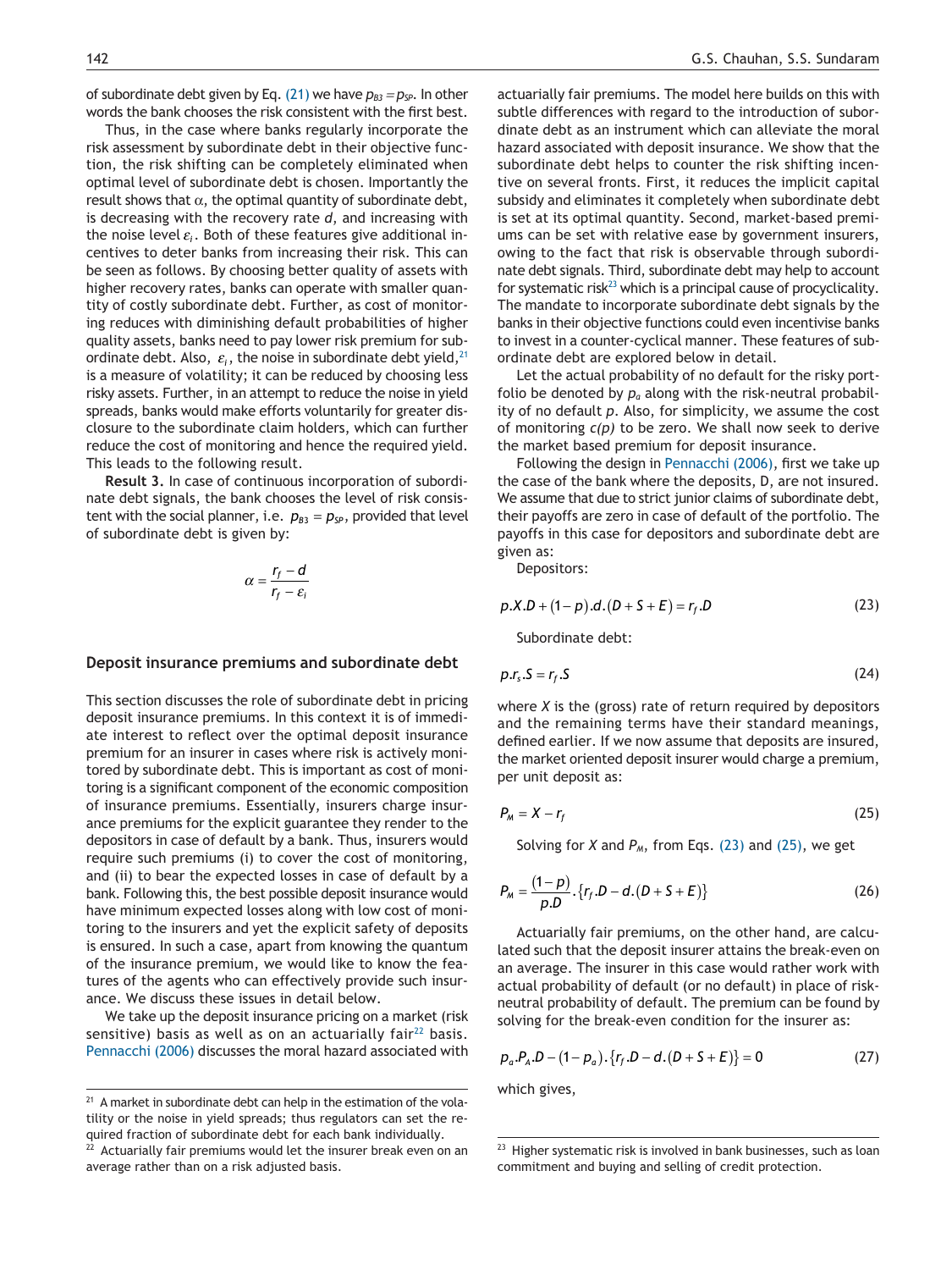<span id="page-7-0"></span>
$$
P_A = \frac{(1 - p_a)}{p_a D} \cdot \{r_f D - - d(D + S + E)\}
$$
 (28)

Interpreting Eqs. [\(27\)](#page-6-5) and [\(28\)](#page-7-0) would mean that  $P_M = P_A$ , if  $p = p_a$ . Further following Eq. [\(23\)](#page-6-3) would mean that the expected return on risky portfolio of the bank is the risk-free rate. Empirical evidence<sup>24</sup> however suggests that these expected returns exceed the risk-free rate indicating *pa > p*. Thus,  $P_A < P_M$ , which means banks are charged a lower premium than what a risk sensitive approach would have charged.

To explicitly deduce the impact of this pricing anomaly, [Pennacchi \(2006\)](#page-10-17) has estimated the initial market value of the bank equity  $E_B$  for the bank with no subordinate debt. For the bank with subordinate debt, the payoffs to the bank owners in the model here are as follows:

$$
r(p).(D+S+E)-(P_i+r_f).D-r_s.S \text{ with probability, } p
$$
  
(29) 0 \twith probability, (1-p)

where  $i = \{M, A\}$ . This call-option like payoff is valued using [Cox, Ross, and Rubinstein \(1979\),](#page-10-34) to give initial market value of the bank equity  $E_B$  as:

<span id="page-7-2"></span>
$$
E_B = \frac{p}{r_f} \cdot \{r(p) \cdot (D + S + E) - (P_i + r_f) \cdot D - r_s \cdot S\}
$$
 (30)

Putting values for  $P_i$ ,  $i = \{M, A\}$  from Eqs. [\(26\)](#page-6-6) and [\(28\)](#page-7-0) in Eq. [\(30\)](#page-7-2) yields:

$$
E_B = E, \text{ for } i = M \tag{31}
$$

<span id="page-7-3"></span>And, 
$$
E_B = E + \frac{r_f.D - d.(D + S + E)}{r_f} \left(1 - \frac{p}{p_a}\right)
$$
, for  $i = A$  (32)

It can be seen that the initial value of owner's capital,  $E_B$ exceeds the actual capital employed *E*, in case of *i = A*, or when premiums are charged on an actuarially fair basis. The excess component is the implicit subsidisation of the capital by actuarially fair premiums. To appreciate the utility of subordinate debt in alleviating the pricing anomaly in the case for actuarially fair premiums, it can be seen from Eq. [\(32\)](#page-7-3) above that subordinate debt, explicitly and simply, has reduced the subsidisation by acting as a buffer to absorb some of the expected losses to the deposit insurer. However, subordinate debt as an active monitor of bank risk does much more than this. In cases where banks are forced to incorporate subordinate debt yield spreads in their objective function, first best level of risk can be chosen by banks.

Setting  $c'(p) = 0$ and  $\varepsilon_i = 0$  in (20), we have,

$$
r_f.(1-\alpha).(D+S) = d.(D+S+E)
$$
 (33)

<span id="page-7-4"></span>
$$
r_f.D = d.(D + S + E) \tag{34}
$$

As, we know that,

$$
(1-\alpha)\cdot(D+S)=D
$$

Substituting the first best condition (Eq. [\(34\)\)](#page-7-4) in Eq. [\(32\)](#page-7-3) yields:

$$
E_B = E, \text{ for } i = A
$$

While we could achieve the first best by Eq. [\(20\)](#page-5-6) and Eq. [\(34\)](#page-7-4) above this would mean setting of gross recovery of risky portfolio equal to the gross payoffs to the insured depositors. This, as we have seen above, is feasible in cases where subordinate debt acts as a cushion to absorb some of the losses in case of default of the risky portfolio. Importantly, the condition when gross recovery is equal to the gross payoffs to the insured depositors, may not mean that we can part with deposit insurance in such a case. This is so because of at least two reasons. First, depositors need to be paid risk-free rate for the first best condition to be achieved. Second, there is an explicit guarantee attached with the form of deposit insurance provided by a government backed agency. This explicit guarantee adds an implicit liquidity in the system by averting information based bank runs on behalf of uninsured depositors.

For the optimal provisioning of subordinate debt, the results above reveal that the expected losses to the deposit insurer are zero. Further, no monitoring costs are incurred when insurers rely solely on subordinate debt market signals for setting the premiums. This implies that the deposit insurance premium in this case has to be zero.  $\frac{4}{x^{25}}$  This is, in fact, consistent with the model above where,  $P_i = P_M = P_A = 0$ . In such a case where insured depositors are de facto protected, insurers cannot expect to earn a positive profit. The results are all the more important given that on an actuarially fair basis, government deposit insurers are constrained not to earn a positive profit by the constitutional and other political mandates, and yet be effective in checking bank's risk shifting as well as averting information based bank runs by depositors. In these circumstances, the first best provisioning of subordinate debt is the only condition which can optimise the objectives for the best possible insurer.

As far as insurance providers are concerned, no private insurer would provide such insurance where the expected profits are zero. Further, the quality of deposit insurance needed for best execution cannot be provided by any private entity, as the default probability for any private agent, other than the government, is greater than zero. This makes private insurers inferior to the government insurers in providing explicit guarantee. Also, this makes it difficult to set risk-free rates for insured depositors in case of private insurers. Any other gross rate of return greater than the risk-free rate will disturb the equilibrium for the first best condition and will make the optimal level of subordinate debt to be higher than what is achieved with risk-free rates. This would adversely

<span id="page-7-1"></span> $24$  See [Pennacchi \(1999\)](#page-10-35) for an empirical analysis which shows that bank assets in the US, on an average, earned about 0.985% premium over the Treasury securities, in a span of more than 70 years ranging from 1926 to 1996.

<span id="page-7-5"></span> $25$  In the deposit insurance reforms suggested in [Stiglitz \(1993\),](#page-10-11) an attempt to increase capital levels to very high levels would reduce the deposit insurance premiums closer to zero.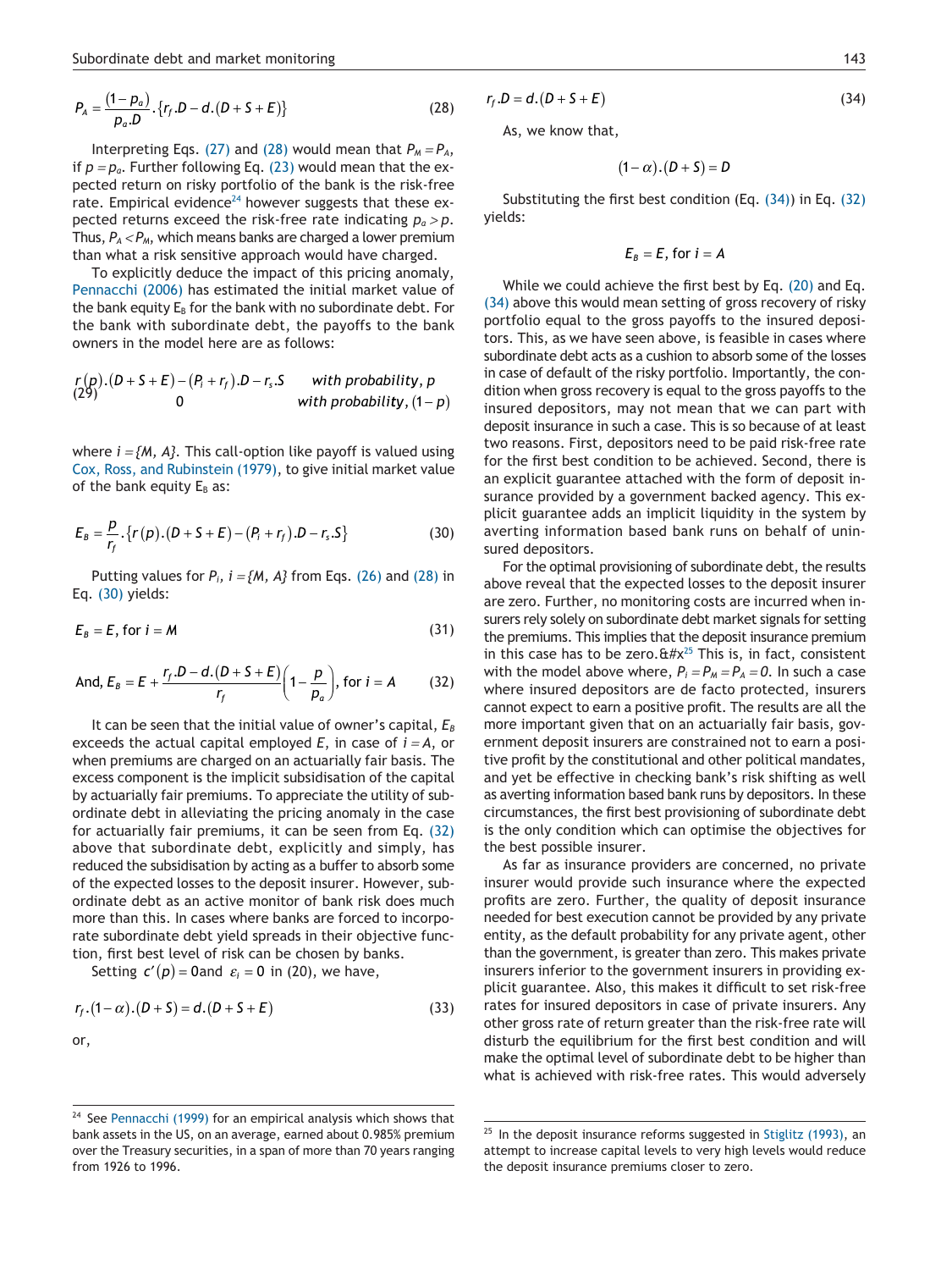impact the profitability of banks. Following this we may infer that only the government can provide the best explicit guarantee for deposit insurance. Hence, in summary, the optimal deposit insurance premium for a social planner is zero, which can be achieved in case of effective monitoring by subordinate debt.

Further the utility of active monitoring by subordinate debt can be appreciated when it can account for systematic risk shifting. Upon observation of Eq.  $(32)$ , as also described in [Pennacchi \(2006\),](#page-10-17) the banks while paying for actuarially fair premiums assume an implicit subsidy on account of the fact that they may choose assets having a low risk-neutral probability (*p*) relative to the actual probability (*pa*) of no default. Banks may accomplish this by choosing asset composition with a fairly high degree of systematic risk. Subordinate debt can check such risk shifting owing to the fact that it makes riskneutral probability, *p*, observable. To follow this, the payoffs for subordinate debt in a risk-neutral setting in Eq. [\(24\)](#page-6-7) above can be reiterated as:

<span id="page-8-0"></span>
$$
p = \frac{r_f}{r_s} \tag{35}
$$

This implies that by observing the yield spreads, riskneutral probability *p* is observable in Eq. [\(35\).](#page-8-0) Also, in order to keep the spreads within bounds, banks may lose the flexibility to change *p* relative to *pa*. Further, banks may even have the incentives to choose for counter-cyclical asset composition. This is because, if the risky portfolio consists largely of assets with high systematic risk, this would entail undue variation<sup>26</sup> in p. This undue variation appears as increased volatility in yield spreads for subordinate debt which further appears as noise, <sup>ε</sup>*i*, in Eq. [\(21\),](#page-5-5) to determine the optimal subordinate debt. Any increase in noise, in turn, is detrimental for the profitability of banks as this would increase the allocation towards costly subordinate debt. A prudent bank would like to reduce the noise to the farthest extent possible as discussed earlier. This ex ante anticipation of increased noise would provide counter incentives to reduce systematic risk in the bank's portfolio. Thus, indirectly, the active market in subordinate debt may also account for increased systematic risk. This would foster market based counter-cyclical instincts in bank behaviour in choosing their quantum and quality of risk.

#### **Discussion and implications**

The model developed in this paper rests on the notion of truthful revelation of the risk of a bank by subordinate debt holder as an at-risk stakeholder. However, there are certain features subordinate debt must possess to qualify for such precise assessment of risk. First, subordinate debt holders must simultaneously possess knowledge, ability, and willingness to reveal the risk of a bank. This qualification indicates a keener at-risk stakeholder. Second, such a revelation must be

continuous and observable by other stakeholders such as regulators, deposit insurers and retail investors, who rely on these signals. This indicates the need for a market to enable the incorporation of the risk assessment. Further such a market would ensure greater dissemination of the assessed information. Such a continuous market would also provide greater incentives for passive monitors to participate actively in the monitoring process. Third, the noise in these signals must be sufficiently small. This feature ensures the reliability of these signals from a competitive market. Importantly, a competitive market ensures willing participation by knowledgeable investors and also helps in making the information reliable enough to be used further.

Existence of a competitive market strengthens the contract between subordinate debt and the banks, and is preferable to relying on typical ex ante contracting. The strength of subordinate debt as monitor of bank risk, in such ex ante contracts, is the provision of covenants. However, some covenants, especially in case of subordinate debt, are inappropriate instruments for several reasons. [Blum \(2002\)](#page-10-19) describes the flaws in such covenants which hinder monitoring by subordinate debt. Generally, the conditions for variation in the underlying variables, such as bank risk, are not verifiable. Specifically, covenants, such as containment of leverage, may not be imposed effectively for banks. Other covenants such as option feature may not induce monitoring once the threshold is reached. Also, the monitoring is focused around the threshold itself. This prevents continuous monitoring and also monitoring at the extremes when it is needed the most. Features such as acceleration of principal prior to maturity would again weaken the incentives for monitors in times of distress.

The model, in this paper, rules out any possibility of direct coordination between banks and subordinate debt claims[.27](#page-8-2) Unlike in ex ante contracts, banks cannot directly determine the spreads for these securities. This is important because maximum permissible yield in some subordinate debt proposals is restricted by direct coordination between banks and debt holders. Such direct coordination reduces the incentive to monitor by making it range bound. This reduces the value of superior monitoring capabilities of active monitors. This is important, specifically, given that acquiring information is costly for monitors.

By assuming a superior monitoring technology and existence of competitive market in subordinate debt, the model ensures best possible monitoring efforts by subordinate debt holders which are not dependent upon monitoring by inferior agents. Moreover, regulation by an external agent is deemed secondary as external regulation flows *from* market signals and not otherwise. Regulators would rely on signals from the market in subordinate debt to penalise banks for shifting their risk. This is important given that when monitors attain information from external regulators, they would lose the incentive to monitor heavily regulated banks. A competitive market induces greater incentives for subordinate debt holders to acquire information to monitor, irrespective of the quantum of their claims. The nature of claims of subordinate

<span id="page-8-1"></span><sup>&</sup>lt;sup>26</sup> This is because banks cannot possibly control the impact of systematic risk, if the allocation is biased towards systematic risk. However, if non-systematic risk dominates, banks can have greater control over it.

<span id="page-8-2"></span> $27$  [Chen and Hasan \(2011\)](#page-10-33) show that subordinate debt can be an effective mechanism for market discipline provided (among other aspects) that regulators prohibit direct coordination between investors in subordinate debt and banks.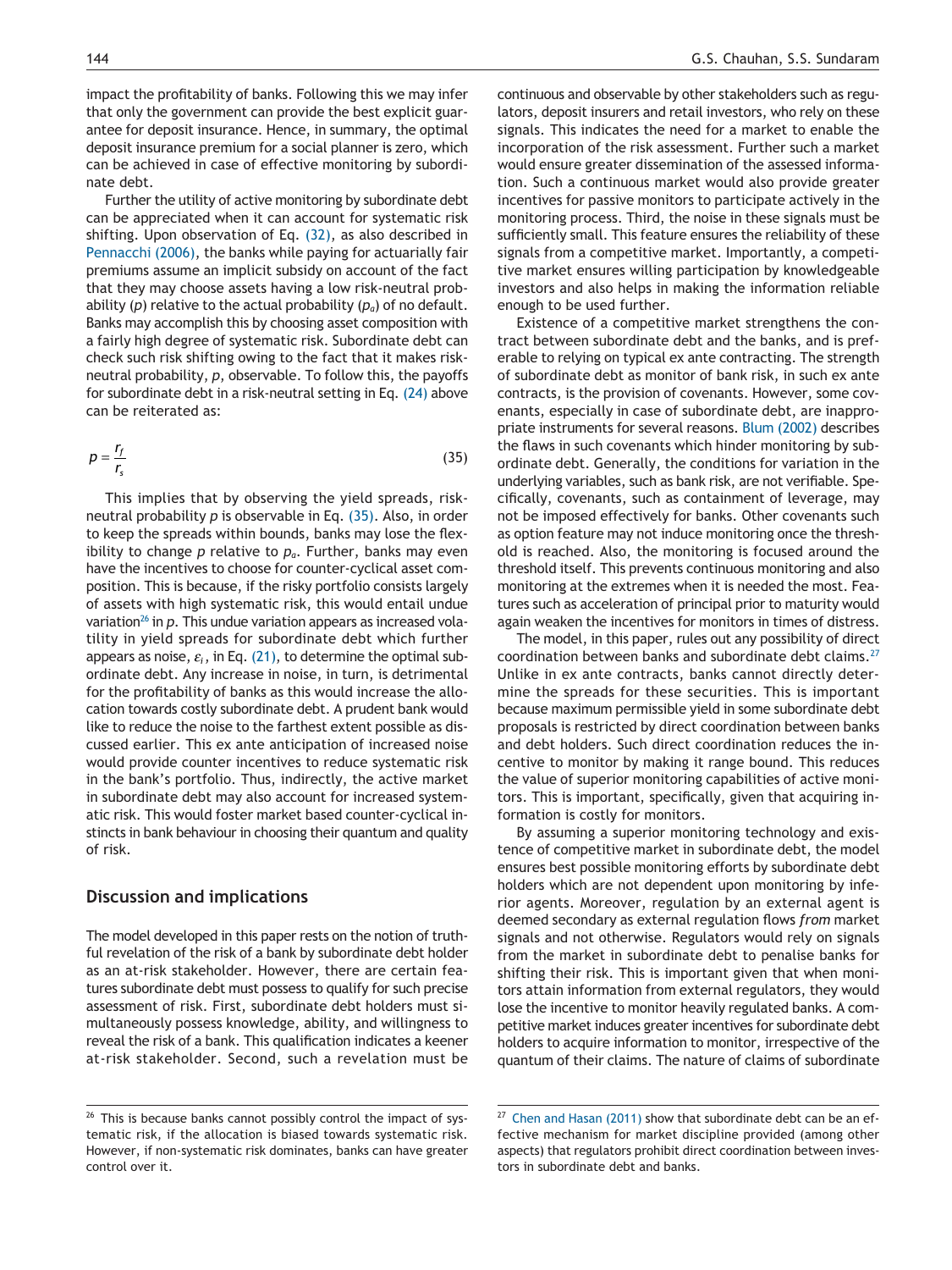debt has an inbuilt option-like feature which expresses the assessment of risk for a bank on a continuous basis due to the existence of a competitive market. This in turn enables investors to achieve higher returns for their investments. Thus, active monitoring by subordinate debt has higher relevance for inferior monitors such as deposit insurers and regulators.

An important implication of superior monitoring technology is that the optimal quantity of subordinate debt is independent of the monitoring efforts of any other agent, such as the regulator. The optimal quantity rather depends upon the quality of assets and the volatility of spreads in the market. These features provide endogenous incentives for banks to choose a better risk profile for their portfolios. This is because a better quality of assets requires lesser amount of costly subordinate debt to be kept by the banks. The endogenous incentive for limiting the quantity of subordinate debt is a valuable proposition, provided we consider that the only significant role subordinate debt would play is to reveal risk. This is largely the role of a catalyst whose quantity must not disturb the well-being of banks. An inordinate quantity of subordinate debt works against the profitability of banks and could be a potential threat to their survival.

Apart from active monitoring by subordinate debt, the model above lays emphasis on adequate incorporation of subordinate debt signals by the banks in their objective functions. This can be enabled through several market oriented regulatory interventions to influence the bank's risk taking. Further, reliable signals from subordinate debt spreads may enable a regulator to enforce these contracts with minimum effort.

As discussed earlier, on the one hand, a bank with subordinate debt and uninsured deposits would be vulnerable in terms of runs. The noisy signals from subordinate debt would entail undue volatility in depositors' behaviour. This may even aggravate the tendency towards information based bank runs. On the other hand, a bank with deposit insurance and no subordinate debt would have the associated problems of moral hazard. Therefore, the joint structure of subordinate debt and deposit insurance, as proposed here, acts as a complement.

We have also presented a case for government backed agents as the best possible insurers in a system of banks. For such an insurer, apart from ensuring the best possible explicit guarantee, $^{28}$  the insurance premium can be set to zero. The provision of subordinate debt makes it feasible to quantify the risk-neutral probability of defaults of risky portfolios, with some noise. The proposed market in subordinate debt further makes such quantification verifiable. While on the one hand, such assessment of risk makes the implementation of market based premiums possible; on the other hand, it could contain the risk shifting incentive of banks in case only actuarially fair insurance premiums can be implemented by the insurers.

Further, we have argued that the tendency to carry excessive systematic risk by banks could be effectively checked in cases where banks incorporate the signal from subordinate debt spreads into their risk allocation. This is possible as optimal quantity of subordinate debt varies directly with the volatility of spreads, which further varies directly with the proportion of systematic risk chosen by the banks to allocate risky assets.

There are definite empirically testable implications for the subordinate debt proposal through market monitoring. Future research can identify if security markets could assess riskiness of the asset portfolios of opaque firms or firms with nonmarketable assets. Further, it can be tested whether firms respond to market assessment. Finally, for heavily regulated firms we can check if market signals act as a complement to their regulators.

Subordinate debt proposal in this paper closely reflects the idea of capital adequacy in contemporary regulations such as Basel 3. Tier 2 capital in Basel 3 is sought to have securities subordinated in claims. However, Basel 3 puts up restrictions on the maturity of such securities. The proposal in our paper reinforces the idea of capital adequacy in two important aspects. First, the market oriented subordinate debt is more likely to be equity-like rather than debt-like security. Thus, it would have more loss absorption capacity than tier 2 capital envisaged in Basel 3. Second, through continuous market monitoring the spreads in these securities would complement the efforts of a regulator which can enforce capital adequacy through several of the means discussed in an earlier section (titled "Continuous incorporation of subordinate debt signals by the bank").

## **Conclusion**

The paper has analysed the risk shifting incentive of a bank provided with deposit insurance and subordinate debt. While there are individual shortcomings in these instruments, their joint featuring to stabilise banks is deemed complementary in this paper. While deposit insurance can increase welfare for uninformed depositors and helps in averting information based bank runs, active monitoring by subordinate debt can counter moral hazard associated with deposit insurance. The model developed here explores conditions which can lead banks to choose the risk consistent with the risk chosen by a social planner as first best.

The model builds on the previous studies, where subordinate debt could not dynamically influence banks by being largely passive after entering into a contract. The model here envisages an active market for subordinate debt which can continuously impart signals to the regulators and other atrisk stakeholders. This provides the necessary discipline for banks so that they may conform to solvency consistent behaviour. Such active monitoring leads to better allocation of risk by a bank and provides endogenous incentives to do so.

While active monitoring is a precondition to achieve the first best, it can be ensured by inducing keener interest on part of subordinate debt holders to monitor bank risk. A market in these securities, therefore, is deemed vital which further enables the incorporation of the risk assessment by subordinate debt into the objective functions of banks.

The model also depicts the relevance of subordinate debt in eliminating the distortions in deposit insurance pricing. Specifically, subordinate debt helps in checking the risk shifting incentives even when the insurer charges a premium other than the first best, while completely eliminating these in-<sup>28</sup> Which is vital requirement to avert information based bank runs. centives where optimal quantities of subordinate debt are

<span id="page-9-0"></span>